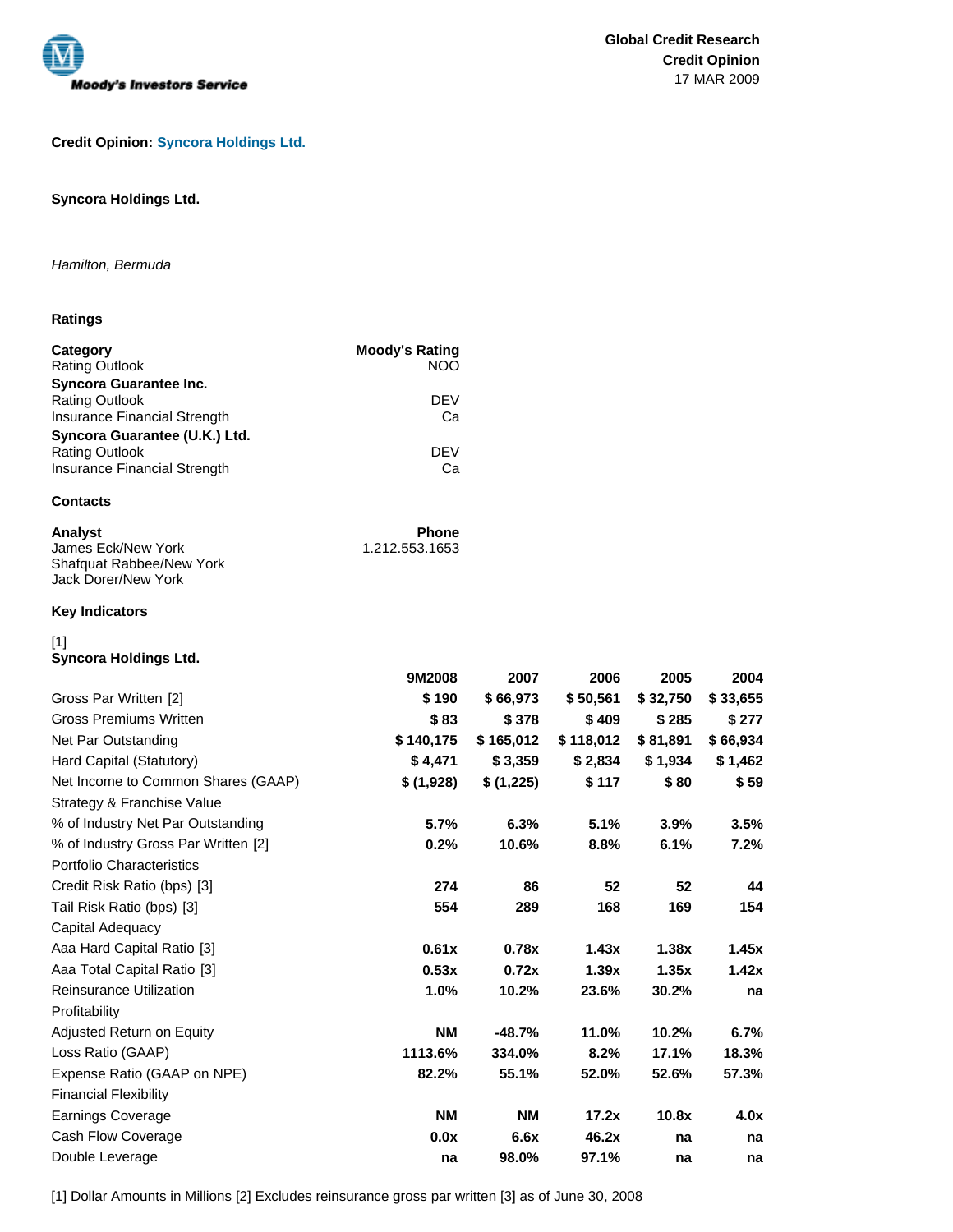#### **Opinion**

# **SUMMARY RATING RATIONALE**

Moody's Ca insurance financial strength ratings on the operating subsidiaries of Syncora Holdings Ltd. (formerly Security Capital Assurance Ltd), including Syncora Guarantee Inc. ("SG" - formerly XL Capital Assurance Inc.), reflect the company's run-off status, its impaired capital adequacy position due to large incurred losses among mortgage-related exposures, including direct RMBS and ABS CDOs, as well as its impaired financial flexibility. In its year-end 2008 annual statement, SG reported a statutory policyholders' deficit of approximately \$2.4 billion, which permits the New York Insurance Department to intervene in SG's operations and seek court appointment as rehabilitator or liquidator of the company. Syncora is currently engaged in settlement negotiations with its CDS counterparties and has launched a tender offer for insured RMBS securities as part of a broader restructuring initiative.

Syncora Holdings Ltd. (OTC: SYCRF.PK), based in Hamilton, Bermuda, is a holding company whose primary operating subsidiary, Syncora Guarantee Inc., provides credit enhancement and protection products to the public finance and structured finance markets throughout the United States and internationally. As of September 30, 2008, Syncora had net par outstanding of approximately \$140 billion.

#### **Credit Strengths**

Key credit strengths for Syncora include:

- 2008 transaction with XL Capital Ltd to terminate/commute various reinsurance arrangements and guarantees provided meaningful additional claims-paying resources.

- 2008 termination of 8 Merrill Lynch CDS contracts on ABS CDOs eliminates significant tail loss contribution, additional CDS settlement negotiations ongoing

- Excluding mortgage-related exposures, well-diversified insured portfolio
- Ability to pay claims over an extended period of time

#### **Credit Challenges**

Key credit challenges for Syncora include:

- Non-compliance with minimum regulatory capital requirements at year-end 2008, which heightens the risk of regulatory action

- Impaired capital position resulting from losses among RMBS and ABS CDO exposures
- Sensitivity of insurance portfolio to credit cycle and some large single-name exposures
- Access to capital is impaired

#### **Rating Outlook**

On March 9, 2009, Moody's downgraded SG's insurance financial strength rating to Ca, from Caa1, with a developing outlook. The developing outlook reflects the possibility of both positive and negative pressure on SG's insurance financial strength ratings. Moody's notes that most of Syncora's bank counterparties have signed a nonbinding letter of intent to commute certain ABS CDO exposures. To the extent Syncora is able to commute these exposures under terms that are consistent with those outlined in Syncora's recent SEC filings, SG's insurance financial strength ratings could be affirmed or upgraded. If, however, the company is unable to execute a settlement that improves its capital adequacy profile, the insurance financial strength ratings would likely be downgraded to C.

#### **What Could Change the Rating - Up**

The following factors could result in an upgrade:

- The ability of the company to commute or restructure certain mortgage-related exposures that results in an improved capital adequacy profile for remaining exposures and successfully restores compliance with regulatory minimum capital requirements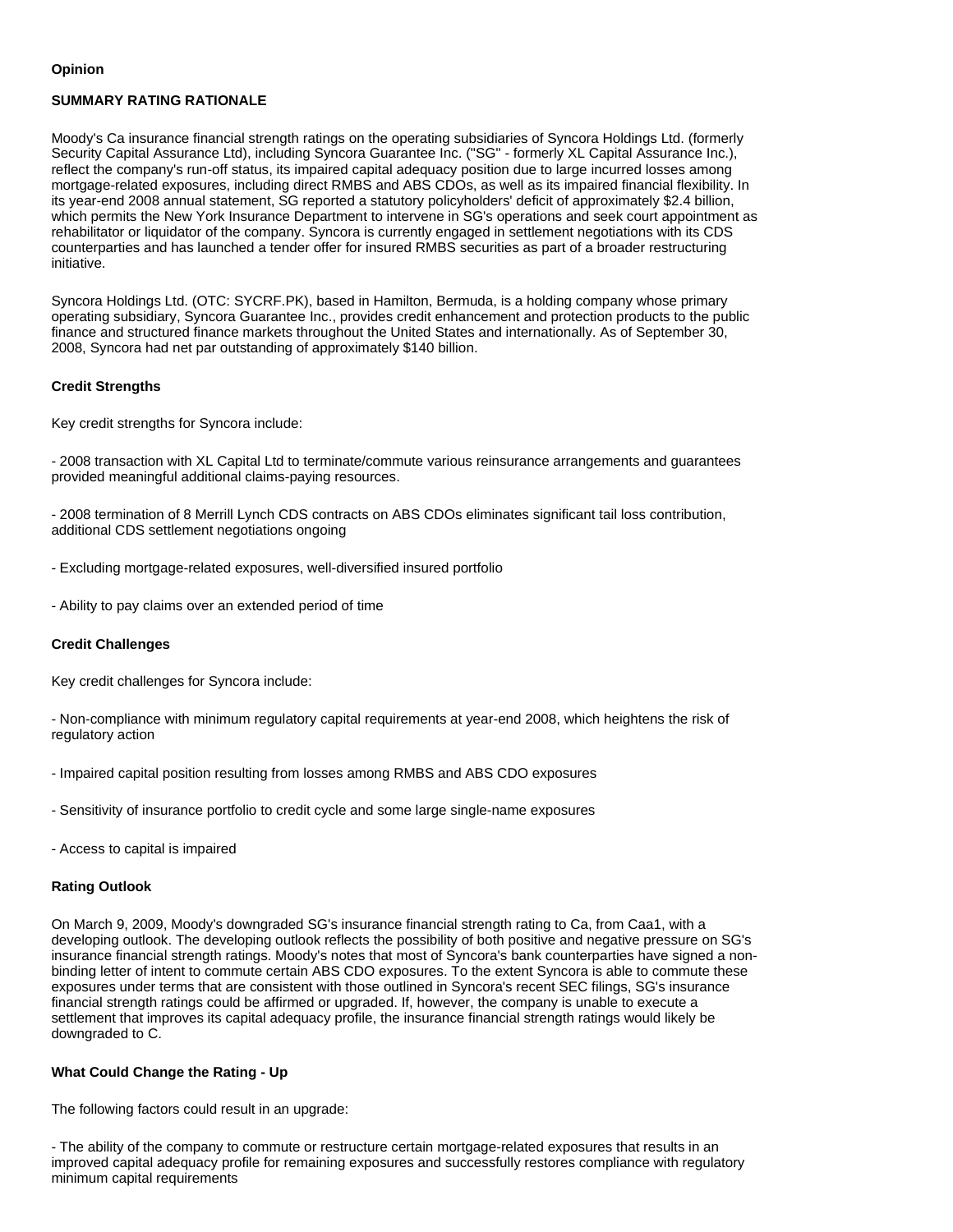# **What Could Change the Rating - Down**

The following factors could result in a downgrade:

- Placement of the company into regulatory rehabilitation or liquidation

### **Recent Results and Developments**

As of Decmeber 31, 2008, SG had a statutory policyholders' deficit of \$2.4 billion. SG is attempting to reach a comprehensive settlement with its bank counterparties on certain exposures, including most of the company's insured ABS CDOs. The company also intends to repurchase wrapped RMBS securities from investors through a tender offer. In Moody's opinion, if the company is unable to reach such settlements in the near term, the company could be placed into rehabilitation or liquidated by the New York regulator.

# **DETAILED RATING CONSIDERATIONS**

Moody's rates SG Ca for insurance financial strength, which is 8 notches below the Ba2 rating produced by Moody's unadjusted rating scorecard (for additional details, please refer to the "other credit considerations" section, below).

### **Insurance Financial Strength Rating**

The key factors currently influencing the rating and outlook are:

Factor 1 - Franchise Value and Strategy: < Baa

Moody's adjusts Syncora's scorecard rating for this factor downward to < Baa, reflecting the company's run-off status.

Factor 2 - Portfolio Characteristics: < Baa

Moody's adjusts Syncora's scorecard rating for this factor downward to < Baa from Baa. Syncora's 2Q2008 credit risk and tail risk ratios of 274 basis points and 554 basis points, respectively, reflect large estimated losses among mortgage-related exposures. As calculated by Moody's, Syncora's non-investment grade insured portfolio exposures approximated 10% at 3Q2008, largely due to significant downward credit rating migration among RMBS and ABS CDO exposures.

Factor 3 - Capital Adequacy: < Baa

Syncora's estimated 2Q2008 Aaa total capital ratio, at 0.53x, is consistent with a target 1.3x capital adequacy ratio in the single-B category. The company's capital adequacy ratios have likely deteriorated in recent months as Moody's estimates of loss on mortgage-related exposures have increased. Moody's notes that the company also has significant exposure to the Jefferson Country Alabama Sewer system, which is currently facing financial stress, and could result in meaningful losses. Syncora's reinsurance utilization was 1% at 3Q2008, reflecting significant reinsurance commutation activity during 2008.

Factor 4 - Profitability: < Baa

During 2007 and 2008, Syncora recorded large losses on its mortgage related exposures, primarily second lien RMBS and ABS CDOs, with loss ratios at many multiples of core annual earnings power.

Factor 5 - Financial Flexibility: < Baa

Moody's adjusts Syncora's financial flexibility in the scorecard downward to non-investment grade, reflecting the company's impaired access to the capital markets and prospective earnings and fixed charge coverage metrics that have been adversely impacted by incurred losses among mortgage-related exposures. Syncora has omitted dividends on both its holding company preference shares and operating company preferred shares.

# **Other Considerations**

SG's Ca insurance financial strength rating is 8 notches below the Ba2 rating produced by Moody's unadjusted rating scorecard. The difference is primarily due to the downward adjustments made due to the group's greatly diminished franchise value, its impaired financial flexibility, the continued deterioration in insured portfolio characteristics and the likelihood that some policyholders will receive claims payments for substantially less than the face value of potential claims.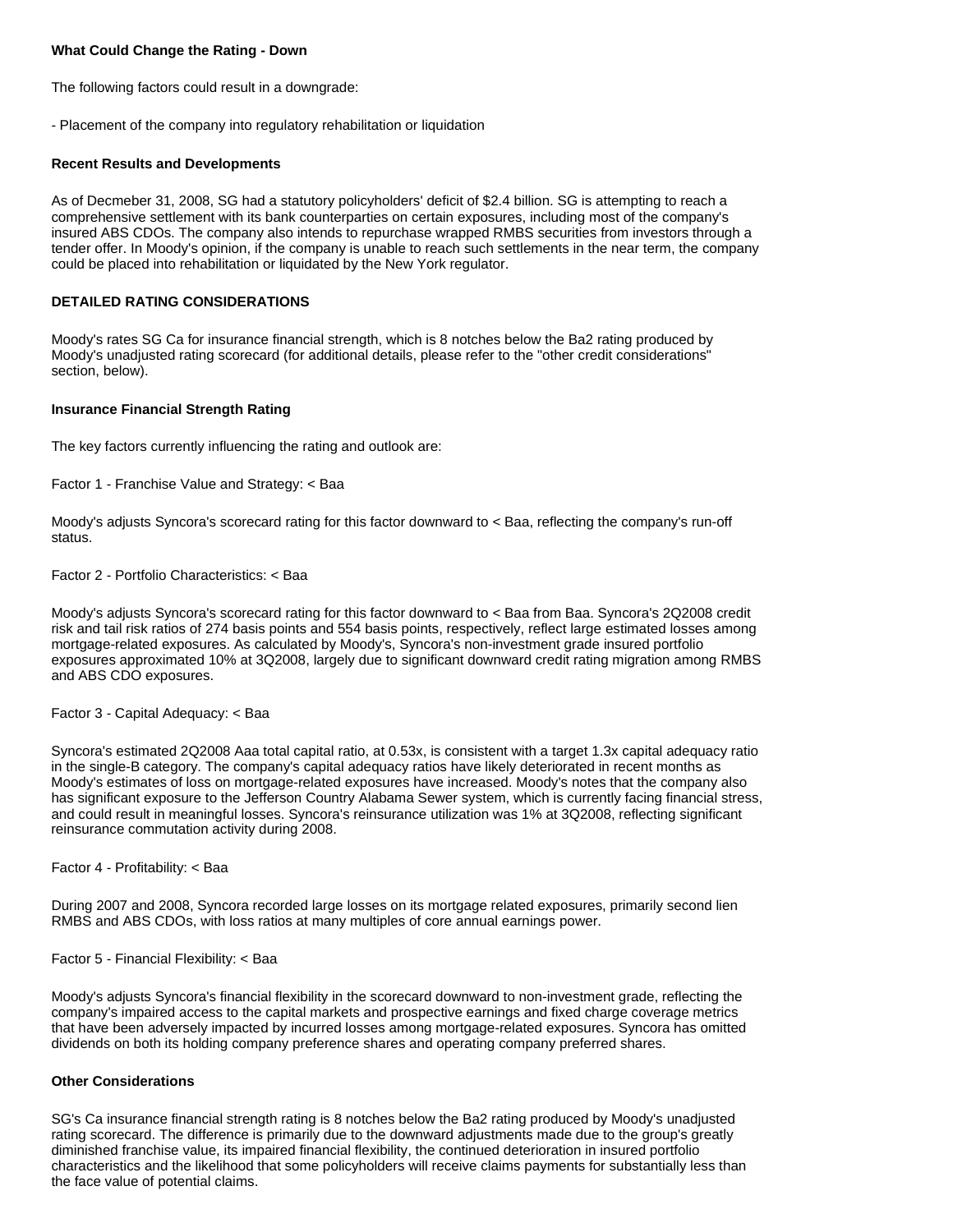# **Rating Factors**

**Syncora Holdings Ltd.**

| <b>Financial Strength Rating Scorecard [1]</b>        | Aaa   | Аа   | A | Baa   | < Baa Score |                                      | [2]Adjusted<br><b>Score</b> |
|-------------------------------------------------------|-------|------|---|-------|-------------|--------------------------------------|-----------------------------|
|                                                       |       |      |   |       |             |                                      |                             |
| Strategy & Franchise Value (25%)                      |       |      |   |       |             | A                                    | < Baa                       |
| % of Industry Net Par Outstanding                     |       | 5.7% |   |       |             |                                      |                             |
| % of Industry Gross Par Written [3]                   |       |      |   |       | 0.2%        |                                      |                             |
| Moody's Adjusted Book Value/Book Value                | 2.40x |      |   |       |             |                                      |                             |
| <b>Client Concentration</b>                           | X     |      |   |       |             |                                      |                             |
| Management, Governance & Risk Management<br>Oversight |       |      |   | X     |             |                                      |                             |
| <b>Portfolio Characteristics (20%)</b>                |       |      |   |       |             | <b>Baa</b>                           | < Baa                       |
| <b>Credit Risk Ratio</b>                              |       |      |   |       | 274         |                                      |                             |
| <b>Tail Risk Ratio</b>                                |       |      |   |       | 554         |                                      |                             |
| % Below Investment Grade                              |       |      |   | 10.0% |             |                                      |                             |
| S (WCL > 10% of HC) / HC                              | 16%   |      |   |       |             |                                      |                             |
| Capital Adequacy (30%)                                |       |      |   |       |             | < Baa                                | <baa< td=""></baa<>         |
| Hard Capital Ratio                                    |       |      |   |       | X           |                                      |                             |
| <b>Total Capital Ratio</b>                            |       |      |   |       | x           |                                      |                             |
| Par Reinsured                                         | 1.0%  |      |   |       |             |                                      |                             |
| Profitability (15%)                                   |       |      |   |       |             | <baa< td=""><td>&lt; Baa</td></baa<> | < Baa                       |
| Return on Equity - 3 year average                     |       |      |   |       | NΜ          |                                      |                             |
| Loss Ratio (SAP) - 3-year average                     |       |      |   |       | 485.3%      |                                      |                             |
| Expense Ratio (SAP) - 3-year average                  |       |      |   | 63.1% |             |                                      |                             |
| <b>Financial Flexibility (10%)</b>                    |       |      |   |       |             | <b>Baa</b>                           | < Baa                       |
| Earnings Coverage                                     |       |      |   |       | 0.0x        |                                      |                             |
| Cash Flow Coverage                                    |       |      |   |       | 0.0x        |                                      |                             |
| Double Leverage                                       | 98.0% |      |   |       |             |                                      |                             |
| Ease of Access to Capital                             |       |      |   |       | x           |                                      |                             |
| Aggregate Profile                                     |       |      |   |       |             | Ba <sub>2</sub>                      | Ca                          |

[1] Metrics as of September 30, 2008 (unless noted) [2] The scorecard rating is an important component of the company's published rating, reflecting the stand-alone financial strength before other considerations (discussed above) are incorporated into the analysis. [3] Primary Gross Par Written Only

**CREDIT RATINGS ARE MOODY'S INVESTORS SERVICE, INC.'S (MIS) CURRENT OPINIONS OF THE RELATIVE FUTURE CREDIT RISK OF ENTITIES, CREDIT COMMITMENTS, OR DEBT OR DEBT-LIKE SECURITIES. MIS DEFINES CREDIT RISK AS THE RISK THAT AN ENTITY MAY NOT MEET ITS CONTRACTUAL, FINANCIAL OBLIGATIONS AS THEY COME DUE AND ANY ESTIMATED FINANCIAL LOSS IN THE EVENT OF DEFAULT. CREDIT RATINGS DO NOT ADDRESS ANY OTHER RISK, INCLUDING BUT NOT LIMITED TO: LIQUIDITY RISK, MARKET VALUE RISK, OR PRICE VOLATILITY. CREDIT RATINGS ARE NOT STATEMENTS OF CURRENT OR HISTORICAL FACT. CREDIT RATINGS DO NOT CONSTITUTE INVESTMENT OR FINANCIAL ADVICE, AND CREDIT RATINGS ARE NOT RECOMMENDATIONS TO PURCHASE, SELL, OR HOLD PARTICULAR SECURITIES. CREDIT RATINGS DO NOT COMMENT ON THE SUITABILITY OF AN INVESTMENT FOR ANY PARTICULAR INVESTOR. MIS ISSUES ITS CREDIT RATINGS WITH THE EXPECTATION AND UNDERSTANDING THAT EACH INVESTOR WILL MAKE ITS OWN STUDY AND EVALUATION OF EACH SECURITY THAT IS UNDER CONSIDERATION FOR PURCHASE, HOLDING, OR SALE.**

© Copyright 2009, Moody's Investors Service, Inc. and/or its licensors including Moody's Assurance Company, Inc. (together, "MOODY'S"). All rights reserved.